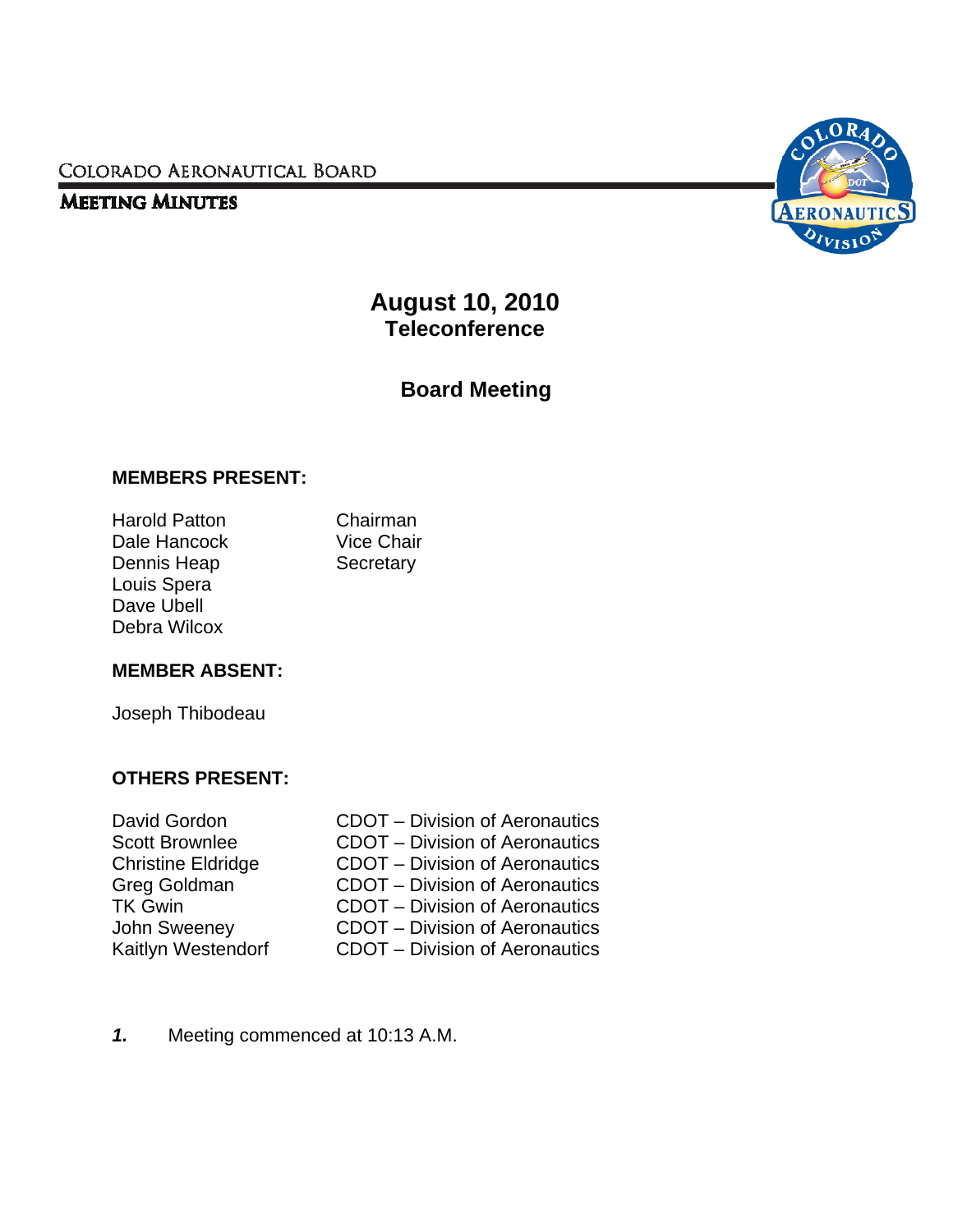#### *2. EMERGENCY OUT-OF-CYCLE DEL NORTE GRANT REQUEST – JOHN SWEENEY*

John Sweeney advised the Board that Del Norte is requesting the funds for Phase 2 of a proposed three phase project for a new runway. The need for airport improvements was first documented during the 2005 Colorado Airport System Plan update. During the update of this plan, it was noted that due to various reasons the Del Norte Airport was experiencing some growth and it would not be long before they out-grew their current facilities. This dictated that the airport's functional role change from a minor to an intermediate airport. In 2006, the Board and Division funded an Airport Layout Plan to address the future needs and demands at the airport. As a result of this study, it was noted that in the future the airport would need to have a new runway constructed to accommodate the medical flights as well as growth in general aviation. John said that in 2008, he and Travis Vallin attended a meeting at the airport and were made aware of many changes that had occurred at the airport, such as the growth in demand for hangars, expansion of the Wolf Creek development area and the Rio Grande Hospital being designated a "Critical Access Hospital". Currently the airport is not being used for emergency air transportation because of the runway length, requiring the patients to be driven to either Alamosa or Monte Vista to then be airlifted to their destination. Since 2006, the hospital has estimated that 200 patients have been transported in this manner. The ability to use the Del Norte Airport would significantly reduce transportation times for patients by about 1 to 1  $\frac{1}{2}$  hours. This request is as a result of a coordinated effort between the Division, Congressman Salazar's office, the county, the Rio Grande Hospital and many local supporters of the airport. Since there is additional CDAG funding available, the Division felt that this would be a worthwhile project to support and will not affect the 2011 Grant Program or any other CDAG projects. The request is for an 80/20 split with the State portion of \$2,074,415. Debra Wilcox made the MOTION to approve this request and Louis Spera seconded.

The MOTION carried unanimously.

General comments from the Board during discussion were very positive and demonstrated their support for the project.

*NOTE: This Grant request included a standard Grant Evaluation Form and was found by the Staff to be in the best interest of statewide aviation and to support the goals contained in the Colorado Aviation Systems Plan.*